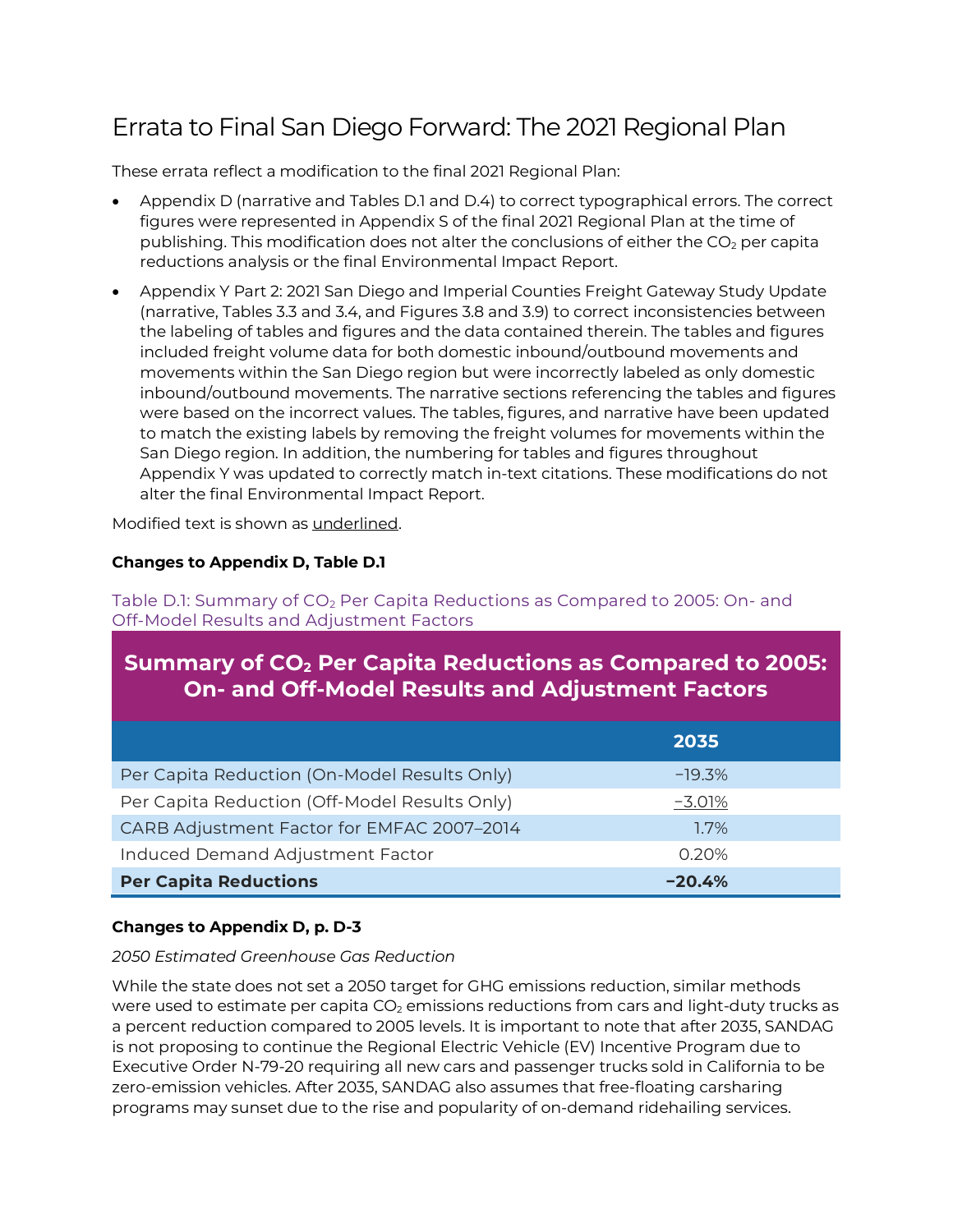These assumptions result in lower "off-model" reductions in 2050 (see Table D.4). For 2050, on-model CO<sub>2</sub> reduction is −20.3% and off-model CO<sub>2</sub> reduction is <u>−2.61%</u>. After applying the CARB adjustment factor of 1.6% and an induced demand adjustment factor of 0.27%, estimated CO<sub>2</sub> reductions for 2050 are −21%.

### **Changes to Appendix D, Table D.4**

Table D.4: Summary of Off-Model Strategies: Percent Per Capita  $CO<sub>2</sub>$  Reduction as Compared to 2005

| <b>Summary of Off-Model Strategies:</b><br>Percent Per Capita CO <sub>2</sub> Reduction as Compared to 2005 |       |       |  |  |
|-------------------------------------------------------------------------------------------------------------|-------|-------|--|--|
| <b>Off-Model Strategy</b>                                                                                   | 2035  | 2050  |  |  |
| Vanpool                                                                                                     | 0.31% | 0.32% |  |  |
| Carshare                                                                                                    | 0.17% |       |  |  |
| <b>Pooled Rides</b>                                                                                         | 0.01% | 0.01% |  |  |
| Regional TDM Ordinance                                                                                      | 0.37% | 0.56% |  |  |
| EV Programs (Vehicle Incentive and Charger<br>Program)                                                      | 2.15% | 1.72% |  |  |
| Total                                                                                                       | 3.01% | 2.61% |  |  |

## **Changes to Appendix Y, Table 3.3**

Table 3.3: Inbound Domestic Freight by Mode of Transportation

# **Inbound Domestic Freight by Mode of Transportation**

| <b>Domestic Inbound</b>           | <b>2017 Tons (Thousands)</b> | <b>Percent Share</b> |
|-----------------------------------|------------------------------|----------------------|
| <b>Truck</b>                      | 18,136                       | 64%                  |
| Pipeline                          | 9,015                        | 32%                  |
| Multiple Modes and<br>$Mail^{46}$ | 970                          | 3%                   |
| Rail                              | 128                          | $\leq$ 1%            |
| Air (including truck-air)         | 9                            | $< 1\%$              |
| Total                             | 28.258                       | 100%                 |

#### **Changes to Appendix Y, p. Y-139**

Table 3.3 illustrates the dominance of truck tonnage (64%) when specifically focusing on domestic freight compared to all other modes. Total domestic inbound tonnage also has a very substantial tonnage component that is shipped through the pipeline network (32%) into San Diego from the Los Angeles Basin to the north (pipeline infrastructure is privately

<span id="page-1-0"></span><sup>46</sup> A Description of the FAF 5.1 Regional Database and how it is constructed:<https://faf.ornl.gov/faf5/>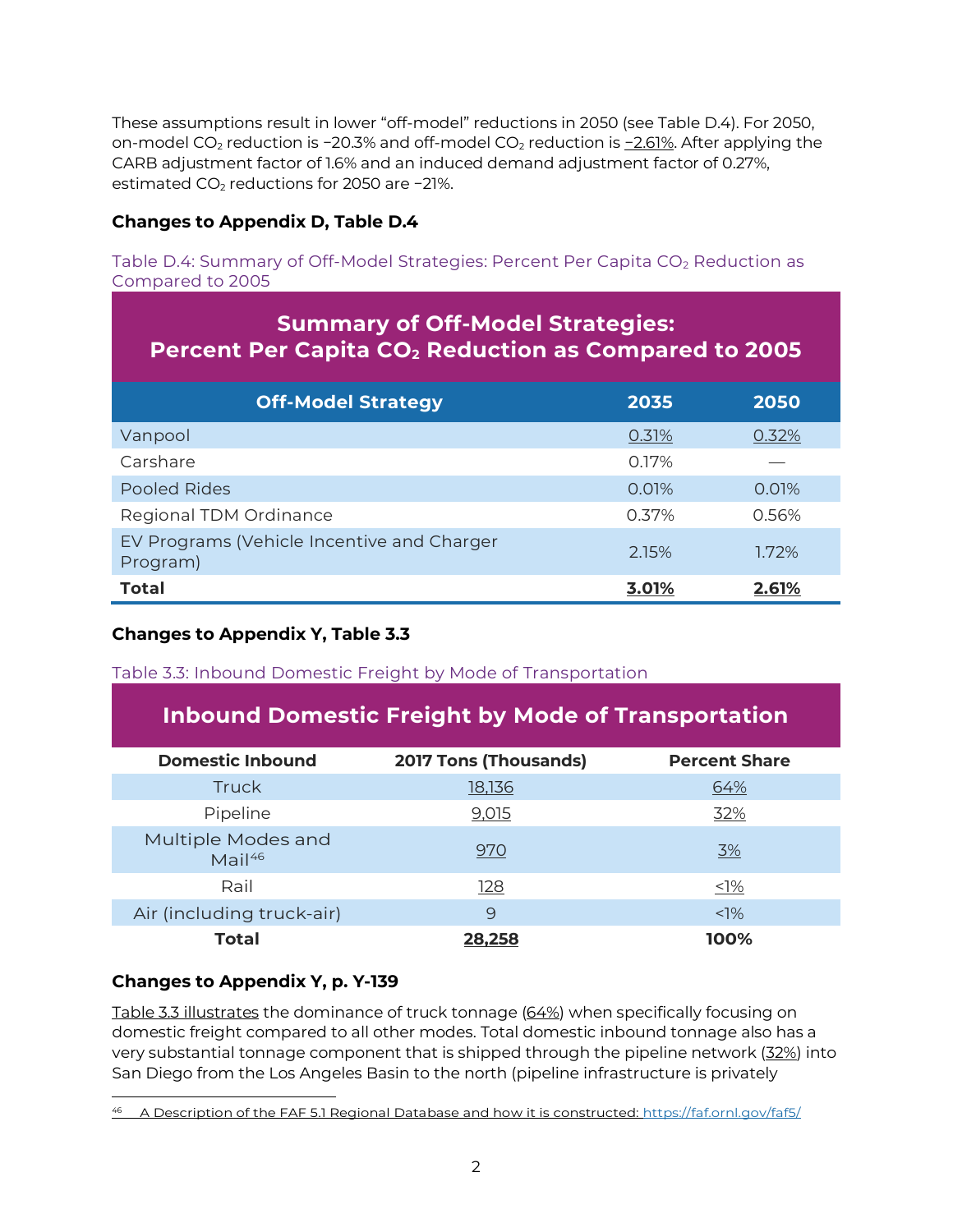managed). Multiple modes and mail, rail, and air constitute the remaining five percent of domestic freight.

# **Changes to Appendix Y, Table 3.4**

### Table 3.4: Outbound Domestic Freight by Mode of Transportation

# **Outbound Domestic Freight by Mode of Transportation**

| <b>Domestic Outbound</b>                 | <b>2017 Tons (Thousands)</b> | <b>Percent Share</b> |
|------------------------------------------|------------------------------|----------------------|
| Truck                                    | 11.948                       | 97%                  |
| Multiple Modes and<br>Mail <sup>47</sup> | <u>371</u>                   | 3%                   |
| Air (including truck-air)                | 8                            | $< 1\%$              |
| Total                                    | 12.326                       | 100%                 |

### **Changes to Appendix Y, p. Y-139**

The outbound domestic freight tonnage in Table 3.4 also is dominated by truck tonnage (97%). As with the inbound direction, no one other mode comes close to matching the dominance of the truck mode; the other modes only account for three percent of the tonnage volume handled by truck, consisting primarily of multiple modes and mail.

### **Changes to Appendix Y, p. Y-140**

The FAF dataset also indicates that San Diego County handles 35,301 thousand tons of domestic freight flow internally, with 34,779 thousand tons (96%) carried by truck. The balance is split among rail, water, and multiple modes and mail.

<span id="page-2-0"></span><sup>47</sup> Ibid.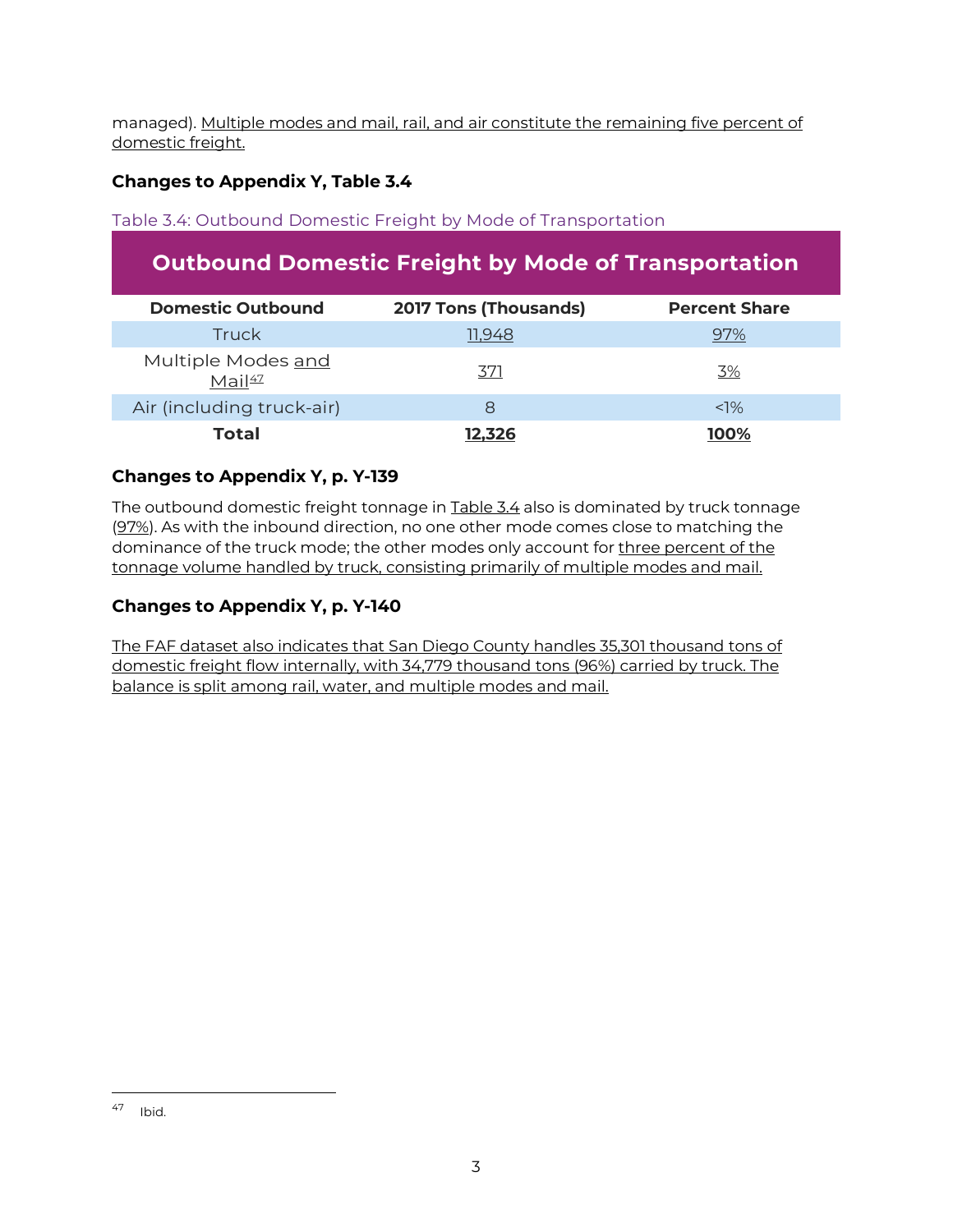### **Changes to Appendix Y, Figure 3.8**



Figure 3.8: Inbound Domestic Freight Tons by Truck by Commodity to San Diego

#### **Changes to Appendix Y, p. Y-140**

From an inbound commodity shipment perspective, nonmetal mineral products and mixed freight are the highest tonnage domestic commodities shipping into San Diego from elsewhere in the United States. Mixed freight includes a wide variety of goods distributed to retail stores for local consumption. The other foodstuffs category includes commodities primarily for retail sale. Wood products are commonly construction materials, but given the U.S. production geography, are often shipped in from much greater distances, including from the Pacific Northwest.

Source: FAF 5.1, 2017 Data